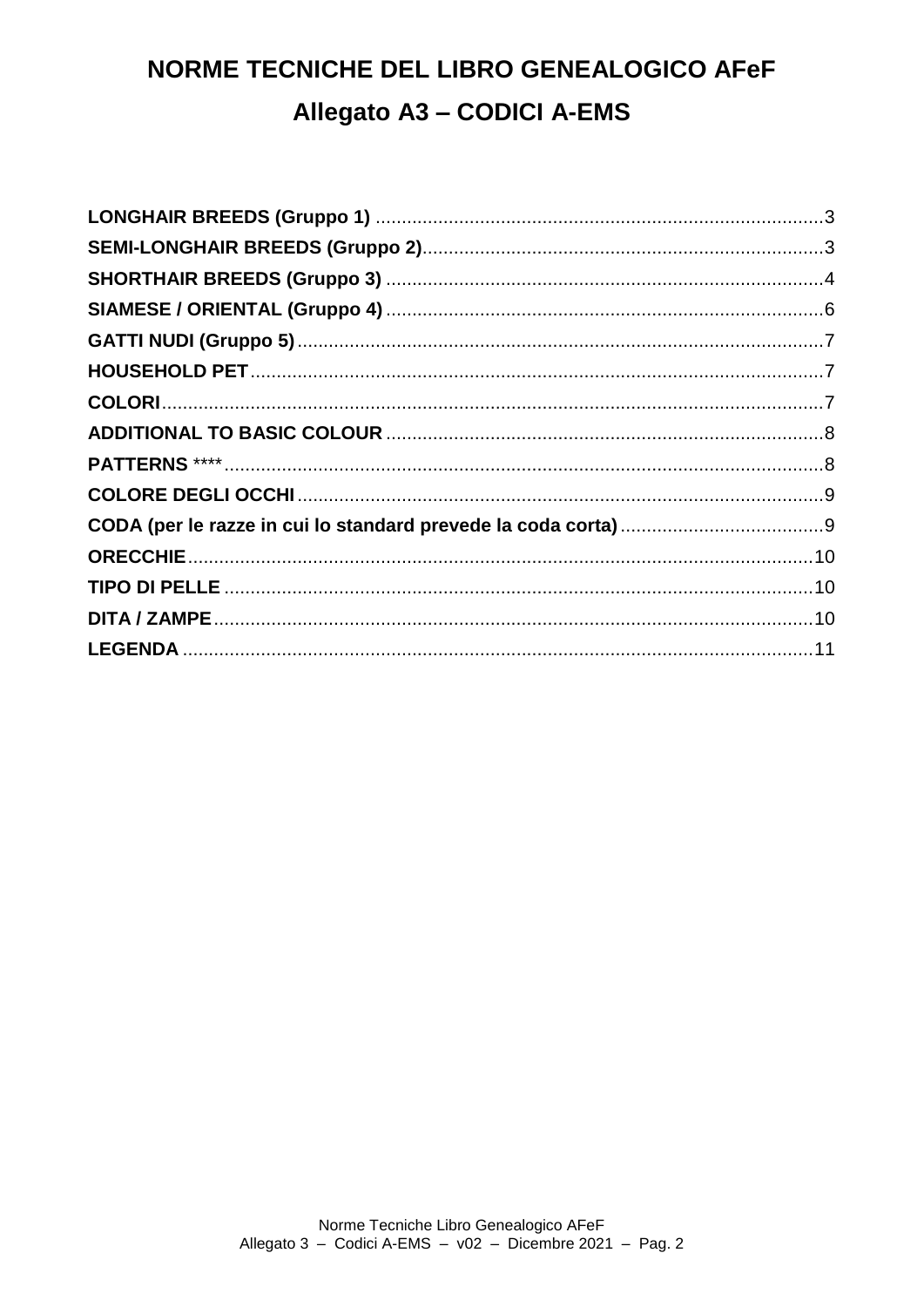### <span id="page-2-0"></span>**LONGHAIR BREEDS (Gruppo 1)**

| <b>British Longhair</b>                        | <b>BLH</b> |
|------------------------------------------------|------------|
| Deutsch Langhaar (German Longhair)             | <b>DLH</b> |
| Highland Fold (Scottish Fold Longhair)         | <b>SFL</b> |
| Highland Straight (Scottish Longhair Straight) | SFL71      |
| Minuet Longhair                                | $MIL^*$    |
| Original Longhair                              | <b>TLH</b> |
| Persian (Incl Colourpoint / Himalayan)         | <b>PER</b> |
| Selkirk Rex Longhair                           | <b>SRL</b> |

### <span id="page-2-1"></span>**SEMI-LONGHAIR BREEDS (Gruppo 2)**

| American Curl Longhair     | <b>ACL</b> |
|----------------------------|------------|
| American Bobtail Longhair  | ABL*       |
| Aphrodite Longhair         | APL**      |
| Asian Longhair             | ASL*       |
| <b>Sacred Birman</b>       | <b>SBI</b> |
| Bombay Longhair            | BOL*       |
| Burmilla Longhair          | BML*       |
| Cashmere (Bengal Longhair) | <b>CAM</b> |
| Cymric (Manx Longhair)     | <b>CYM</b> |
| Japanese Bobtail Longhair  | JBL*       |
| Kurilean Bobtail Longhair  | <b>KBL</b> |
| LaPerm Longhair            | LPL*       |
| Lykoi Longhair             | <b>LYL</b> |
| Maine Coon                 | <b>MCO</b> |
| Munchkin Longhair          | MKL*       |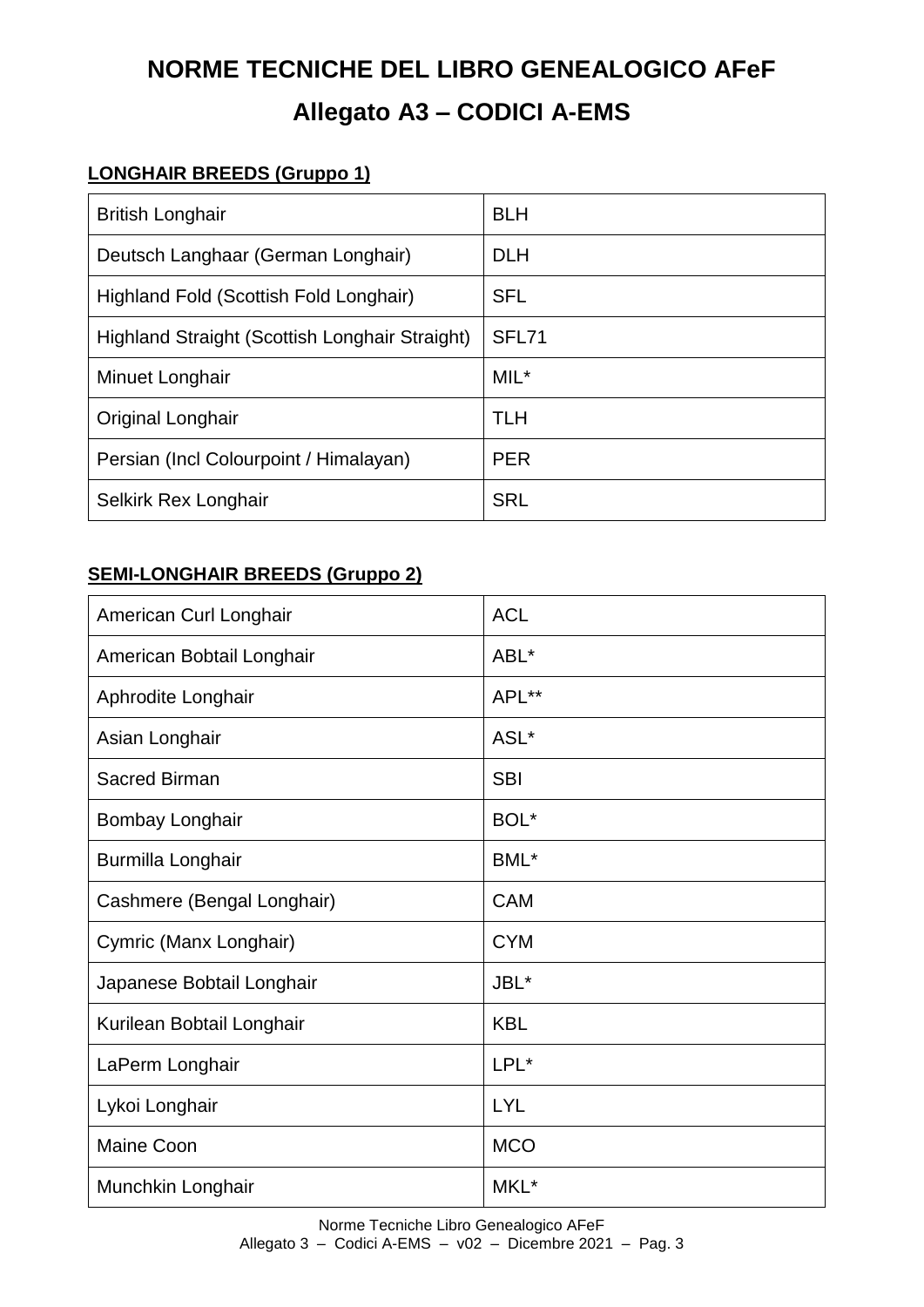## **Allegato A3 – CODICI A-EMS**

| Nebelung (Russian Blue Longhair) | <b>NEB</b> |
|----------------------------------|------------|
| Norwegian Forest Cat             | <b>NFO</b> |
| Pixie-Bob Longhair               | PBL*       |
| Ragamuffin                       | <b>RMF</b> |
| Ragdoll                          | <b>RAG</b> |
| Siberian (incl Neva Masquerade)  | <b>SIB</b> |
| Somali                           | <b>SOM</b> |
| Turkish Angora                   | <b>TUA</b> |
| Turkish Van / Van Kedisi         | <b>TUV</b> |
| Ural Rex Longhair                | <b>URL</b> |
| York                             | <b>YOR</b> |
| Non recognized Longhair          | <b>XLH</b> |

### <span id="page-3-0"></span>**SHORTHAIR BREEDS (Gruppo 3)**

| Abyssinian                      | <b>ABY</b>       |
|---------------------------------|------------------|
| American Bobtail Shorthair      | ABS*             |
| <b>American Burmese</b>         | AMB*             |
| American Curl Shorthair         | <b>ACS</b>       |
| American Shorthair              | ASH <sup>*</sup> |
| American Wirehair               | AMW*             |
| Anatoli (Turkish Van Shorthair) | <b>ANA</b>       |
| <b>Aphrodite Shorthair</b>      | APS**            |
| Arabian Mau                     | <b>ARM</b>       |
| Asian Shorthair                 | ASI*             |
| <b>Australian Mist</b>          | AUM*             |
| <b>Bengal</b>                   | <b>BEN</b>       |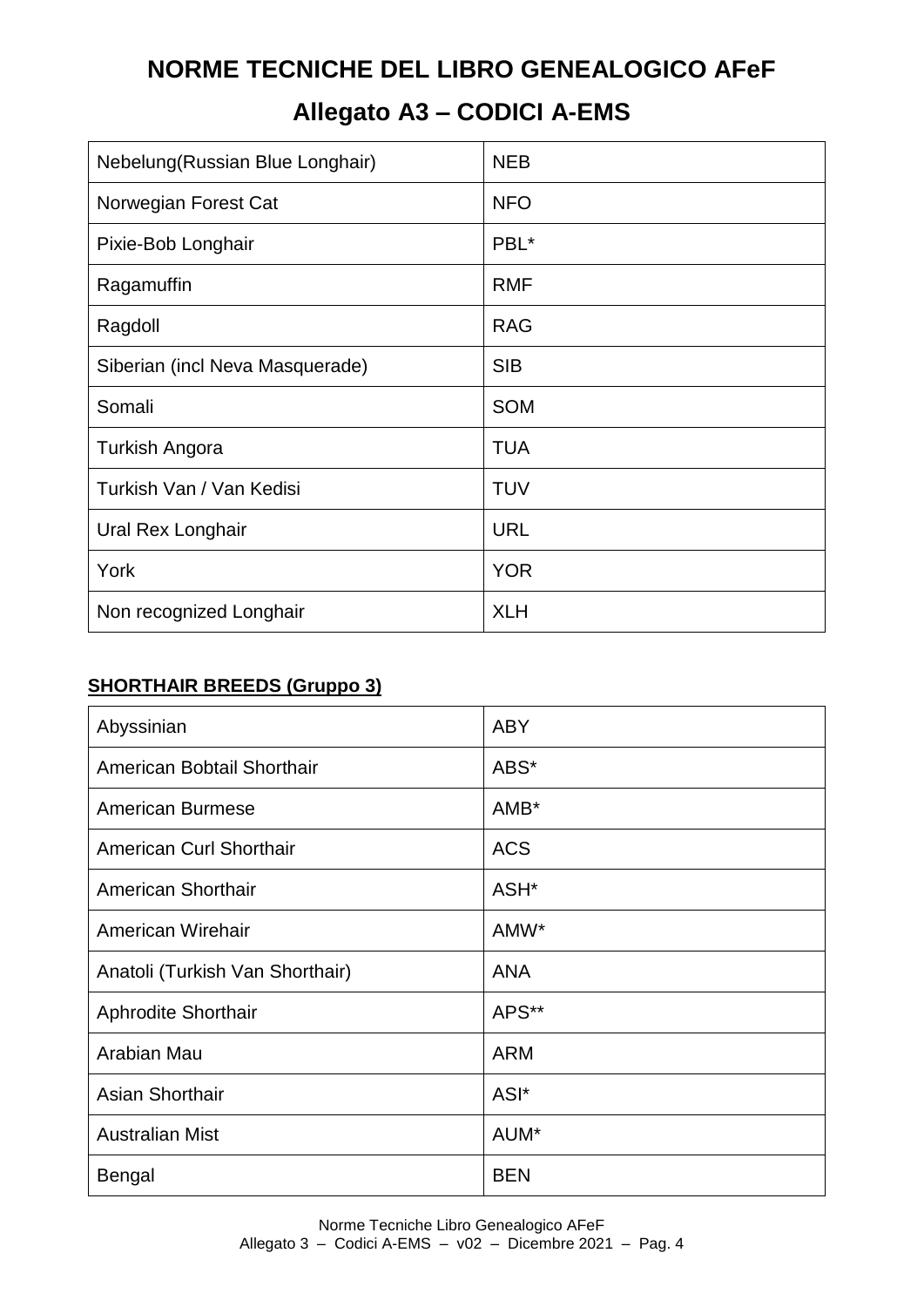## **Allegato A3 – CODICI A-EMS**

| Bombay (Shorthair)                    | <b>BOS</b>       |
|---------------------------------------|------------------|
| <b>Brazilian Shorthair</b>            | <b>BRA</b>       |
| <b>British Shorthair</b>              | <b>BRI</b>       |
| Burmese (European)                    | <b>BUR</b>       |
| Burmilla (Shorthair)                  | BMS*             |
| European Shorthair (Celtic Shorthair) | <b>EUR</b>       |
| Ceylon                                | <b>CEY</b>       |
| Chartreux                             | <b>CHA</b>       |
| Chausie                               | CHS <sup>*</sup> |
| <b>Cornish Rex</b>                    | <b>CRX</b>       |
| Devon Rex                             | <b>DRX</b>       |
| Egyptian Mau                          | <b>MAU</b>       |
| <b>Exotic Shorthair</b>               | <b>EXO</b>       |
| <b>German Rex</b>                     | <b>GRX</b>       |
| Japanese Bobtail Shorthair            | <b>JBT</b>       |
| Kanaani                               | <b>KAN</b>       |
| Korat                                 | <b>KOR</b>       |
| Kurilean Bobtail Shorthair            | <b>KBS</b>       |
| LaPerm (Shorthair)                    | LPS*             |
| Li Hua (Chinese Dragon Cat)           | LIH*             |
| Lykoi Shorthair                       | <b>LYS</b>       |
| Manx                                  | <b>MAN</b>       |
| Minuet                                | MIS*             |
| Munchkin Shorthair                    | MKS*             |
| Ocicat (Classicat; Jungala)           | OCI              |
| Pixie Bob (Shorthair)                 | PBS*             |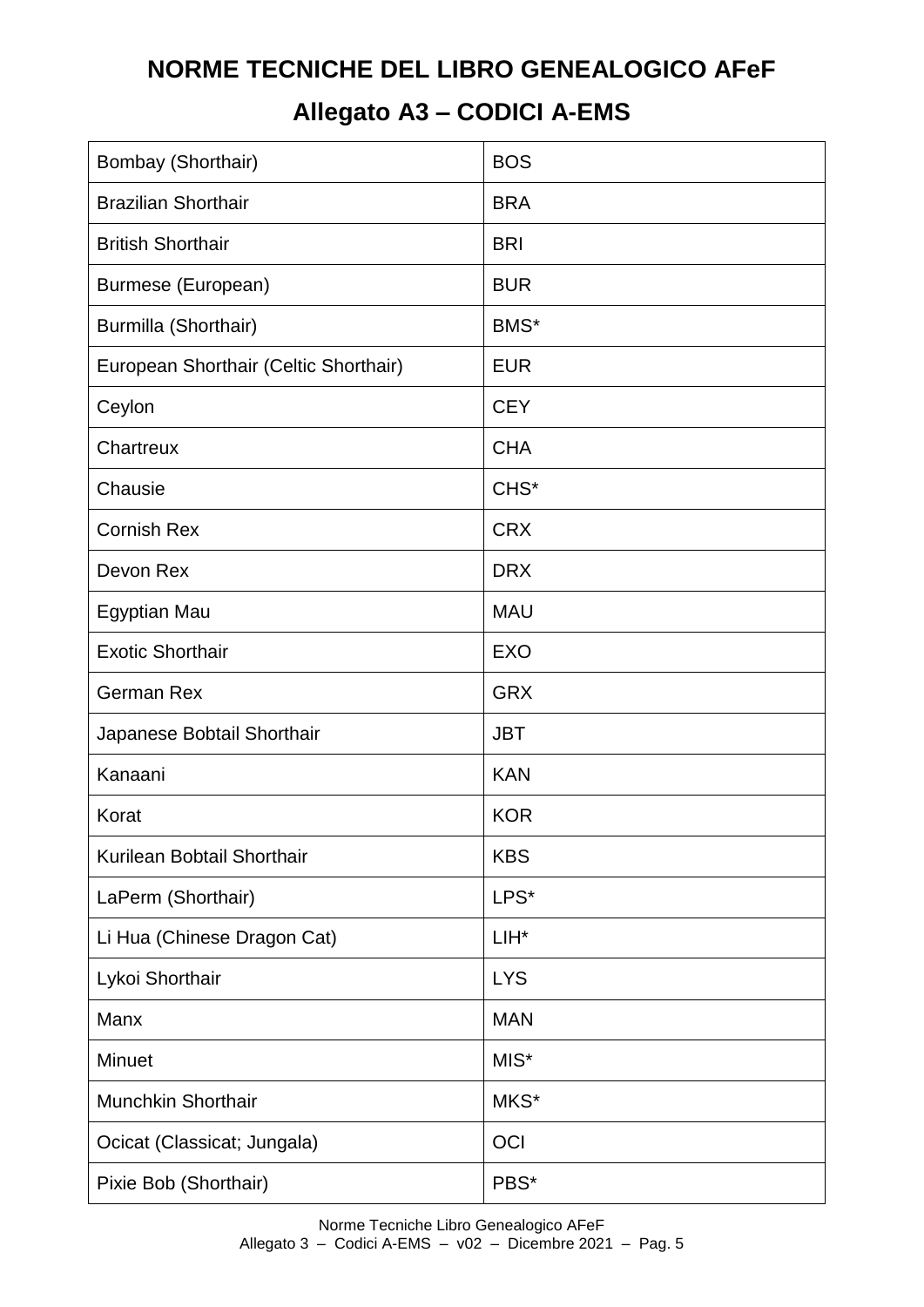## **Allegato A3 – CODICI A-EMS**

| Russian                      | <b>RUS</b>   |
|------------------------------|--------------|
| Savannah                     | SAV*         |
| <b>Scottish Fold</b>         | <b>SFS</b>   |
| <b>Scottish Straight</b>     | <b>SFS71</b> |
| <b>Selkirk Rex Shorthair</b> | <b>SRS</b>   |
| Serengeti                    | SER**        |
| Singapura                    | <b>SIN</b>   |
| Snowshoe                     | <b>SNO</b>   |
| Sokoke                       | SOK*         |
| Toyger                       | TOG*         |
| <b>Ural Rex Shorthair</b>    | <b>URX</b>   |
| Non recognized Shorthair     | <b>XSH</b>   |

### <span id="page-5-0"></span>**SIAMESE / ORIENTAL (Gruppo 4)**

| <b>Balinese</b>                           | <b>BAL</b> |
|-------------------------------------------|------------|
| Havana Brown                              | <b>HAV</b> |
| <b>Khao Manee</b>                         | <b>KAM</b> |
| <b>Mekong Bobtail</b>                     | <b>MBT</b> |
| Oriental Longhair (Javanese)              | <b>OLH</b> |
| <b>Oriental Shorthair</b>                 | <b>OSH</b> |
| Seychellois Longhair (White patched BAL)  | SYL*       |
| Seychellois Shorthair (White patched SIA) | SYS*       |
| <b>Siamese</b>                            | <b>SIA</b> |
| Suphalak                                  | SUP**      |
| Thai                                      | <b>THA</b> |
| Tibetan (Tonkinese Longhair)              | TOL*       |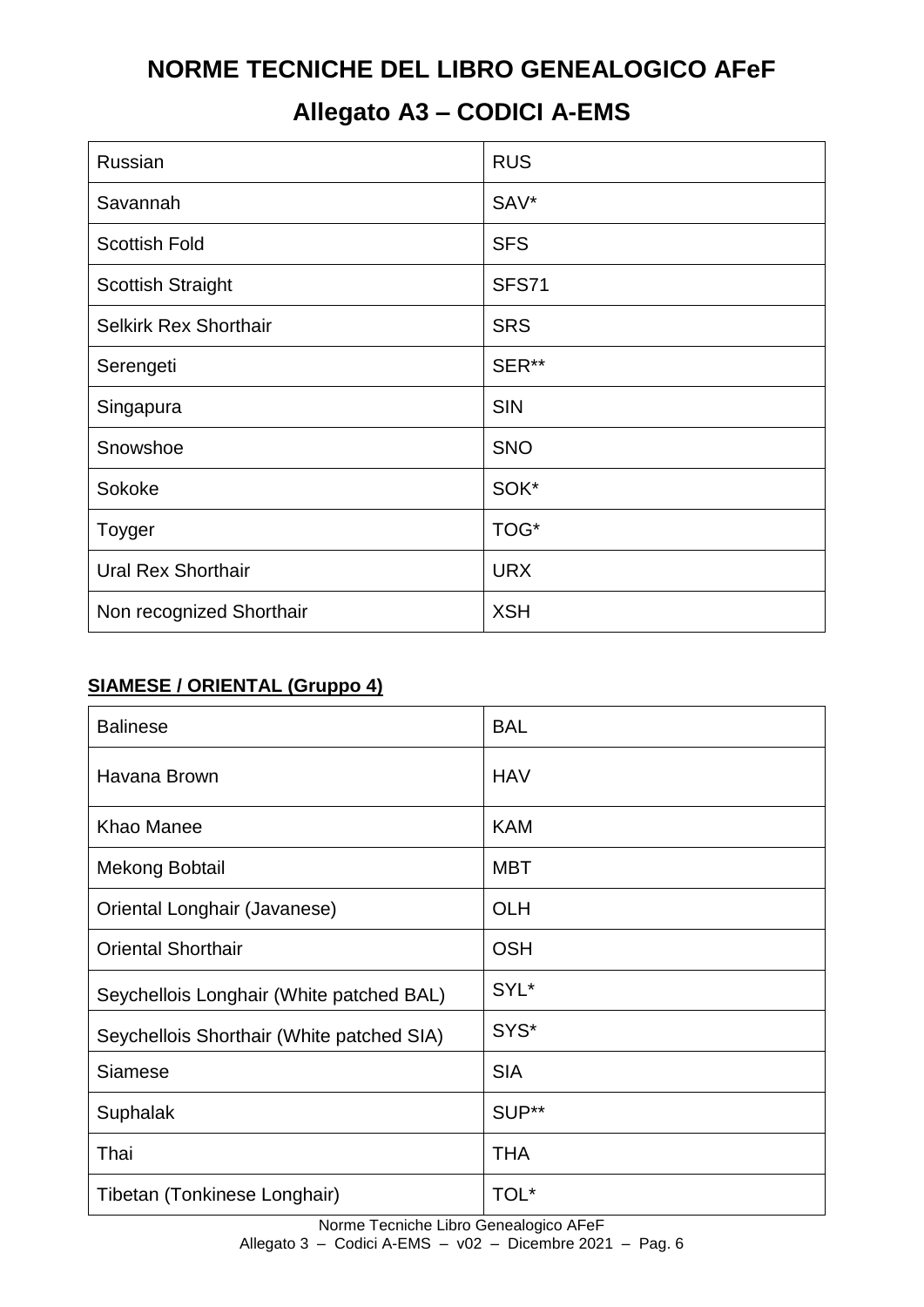## **Allegato A3 – CODICI A-EMS**

| Tonkinese | <b>TOS</b> |
|-----------|------------|
| Toybob    | <b>TOB</b> |

### <span id="page-6-0"></span>**GATTI NUDI (Gruppo 5)**

| <b>Bambino</b>                  | BAM**      |
|---------------------------------|------------|
| Don Sphynx (Donskoy)            | <b>DSX</b> |
| Elf                             | $ELF**$    |
| Peterbald                       | <b>PEB</b> |
| Sphynx (Canadian Sphynx)        | <b>SPH</b> |
| Ukranian Levkoy                 | UKL**      |
| <b>Ukranian Levkoy Straight</b> | UKL71**    |

### <span id="page-6-1"></span>**HOUSEHOLD PET**

| Household Pet Shorthair | <b>HHS</b> |
|-------------------------|------------|
| Household Pet Longhair  | <b>HHL</b> |

### <span id="page-6-2"></span>**COLORI**

| Black/Brown/Ruddy/Seal                | n |
|---------------------------------------|---|
| <b>Blue</b>                           | a |
| Chocolate                             | b |
| Lilac                                 | C |
| Red                                   | d |
| Cream                                 | e |
| Black-Tortie/Brown-Tortie/Seal-Tortie | f |
| <b>Blue-Cream</b>                     | g |
| Chocolate-Tortie                      | h |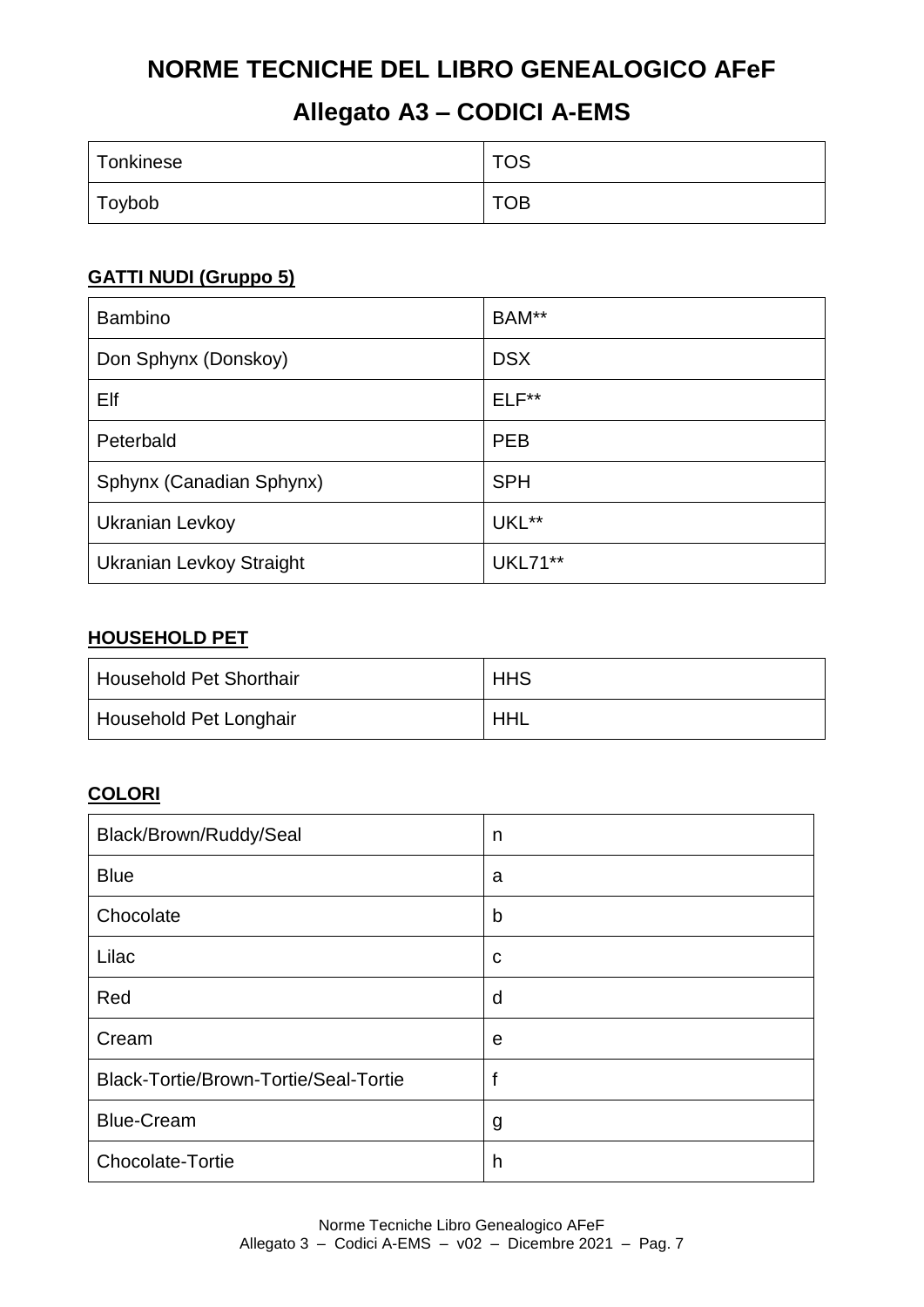### **Allegato A3 – CODICI A-EMS**

| Lilac-Cream                           |   |
|---------------------------------------|---|
| Cinnamon/Sorrel                       | O |
| Fawn                                  | p |
| Cinnamon/Sorrel-Tortie                | q |
| Fawn-Cream                            |   |
| White                                 | W |
| Unrecognised colour in certain breeds | X |

### <span id="page-7-0"></span>**ADDITIONAL TO BASIC COLOUR**

| Amber***                                         | t              |
|--------------------------------------------------|----------------|
| Caramel (only together with a, c, e, g, j, p, r) | m              |
| Golden                                           | У              |
| Serdolic***                                      | z              |
| Russet***                                        | z <sub>1</sub> |
| Silver/Smoke                                     | S              |
| Sunshine***                                      | u              |
| Dark Sunshine***                                 | u1             |

#### <span id="page-7-1"></span>**PATTERNS** \*\*\*\*

| Van                                | 01 |
|------------------------------------|----|
| Harlequin                          | 02 |
| <b>Bicolour</b>                    | 03 |
| <b>Mitted</b>                      | 04 |
| Snowshoe                           | 05 |
| Quantità di bianco non specificata | 09 |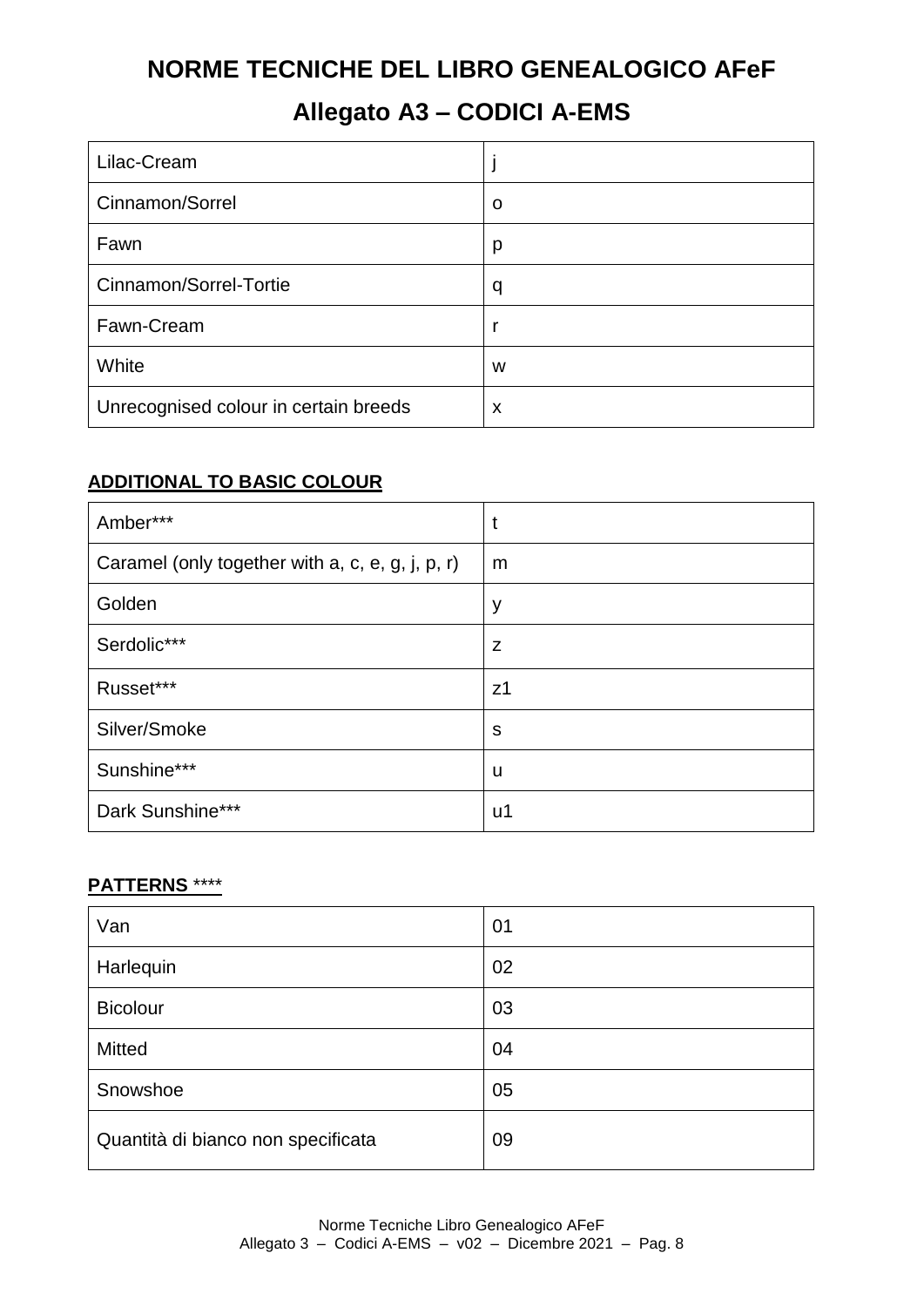## **Allegato A3 – CODICI A-EMS**

| Shaded                          | 11 |
|---------------------------------|----|
| Shell/Chinchilla                | 12 |
|                                 |    |
| Agouti/Unspecified Tabby        | 21 |
| <b>Blotched (Classic) Tabby</b> | 22 |
| <b>Mackerel Tabby</b>           | 23 |
| <b>Spotted Tabby</b>            | 24 |
| <b>Ticked Tabby</b>             | 25 |
|                                 |    |
| Sepia (cbcb)                    | 31 |
| Mink (cbcs)                     | 32 |

### <span id="page-8-0"></span>**COLORE DEGLI OCCHI**

| <b>Blue Eyed</b>                | 61  |
|---------------------------------|-----|
| Blue Eyed gene Altai et Similia | 61A |
| Orange Eyed                     | 62  |
| Odd Eyed                        | 63  |
| Green Eyed                      | 64  |

### <span id="page-8-1"></span>**CODA (per le razze in cui lo standard prevede la coda corta)**

Colourpoint (cscs) 33

| Rumpy                | 51 |
|----------------------|----|
| <b>Rumpy Riser</b>   | 52 |
| Stumpy (fino a 3 cm) | 53 |
| Long (più di 3 cm)   | 54 |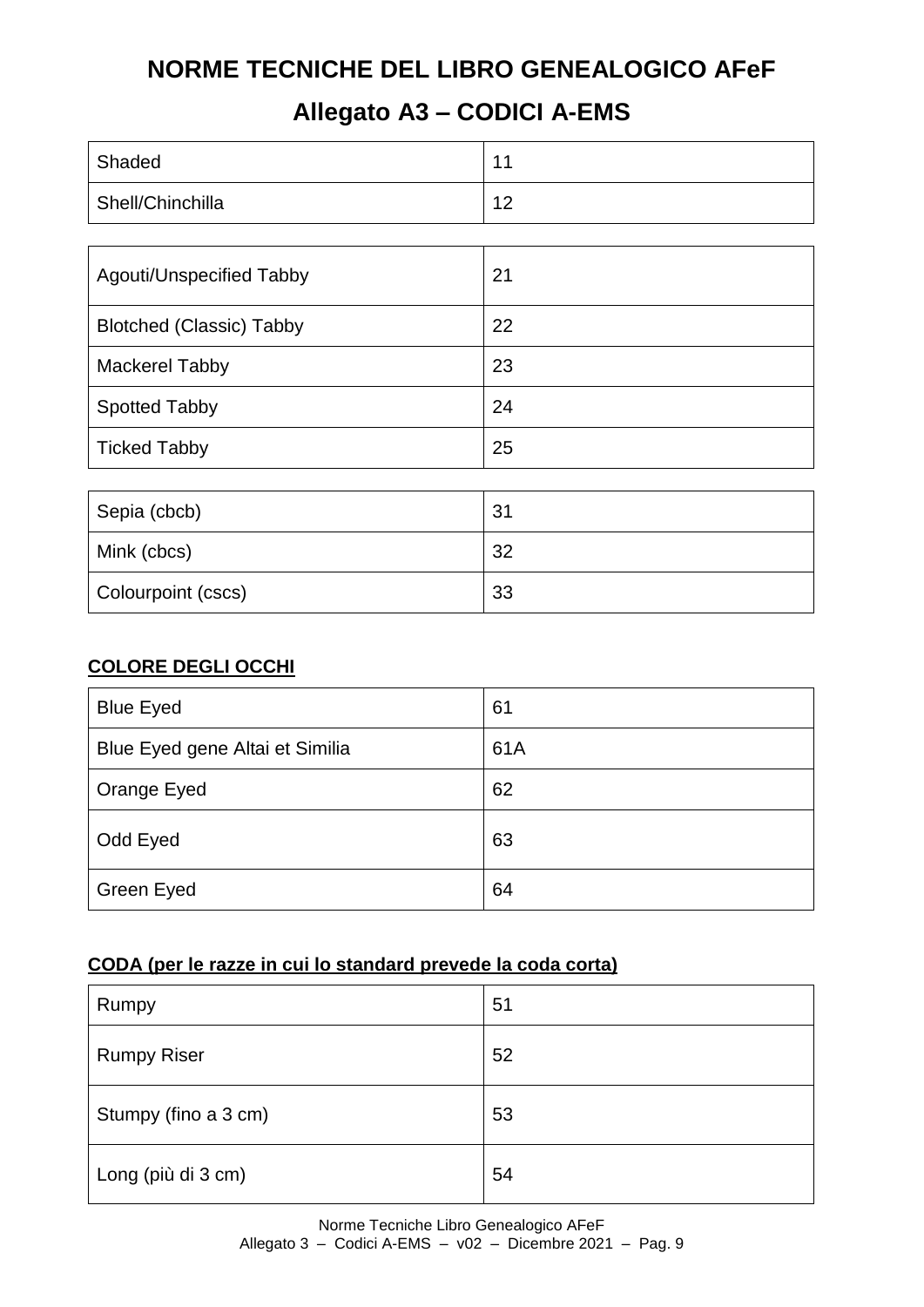### <span id="page-9-0"></span>**ORECCHIE**

| Straight Ears      | 71 |
|--------------------|----|
| Curled Ears        | 72 |
| <b>Folded Ears</b> | 73 |

### <span id="page-9-1"></span>**TIPO DI PELLE**

| <b>Normal Coat</b>                   | 80 |
|--------------------------------------|----|
| <b>Naked Skin</b>                    | 81 |
| Velour                               | 82 |
| <b>Brush Coat</b>                    | 83 |
| Chamois                              | 84 |
| Straight coated (for all Rex breeds) | 85 |

### <span id="page-9-2"></span>**DITA / ZAMPE**

| Numero di dita normale                       | 90 |
|----------------------------------------------|----|
| Polidattile zampe anteriori (P)              | 91 |
| Polidattile zampe posteriori (P)             | 92 |
| Polidattile su tutte e quattro le zampe (PP) | 93 |
| Long Legs (zampe lunghe)                     | 97 |
| Short Legs (zampe corte)                     | 98 |